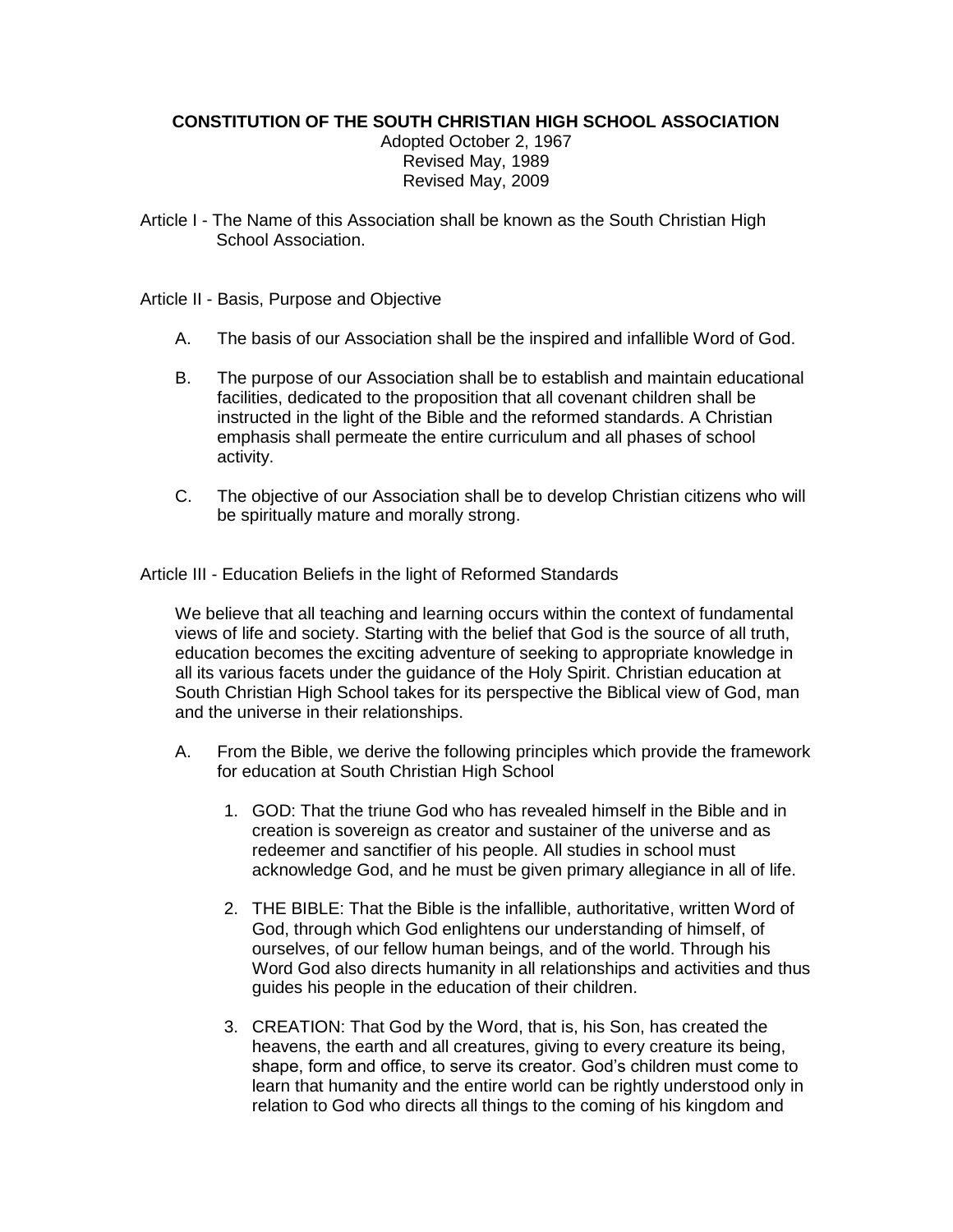the glory of his name by his creation, restoration, and providence. We recognize that we are to be stewards of this creation, holding it in trust for our Lord.

- 4. HUMAN LIFE: That human beings are created in the image of God. All of life is in service to the God of the Scripture or to a god of human invention. For the Christian, life is an opportunity to bring praise and glory to God.
- 5. SIN: That outside of Christ, human sin is radical and pervasive. Human sin distorts our view of the true meaning and purpose of life, and it misdirects human culture, thereby bringing God's curse on creation.
- 6. REDEMPTION: That Christ, the only begotten Son of God, is the Word incarnate and Lord of creation. Christ, as redeemer, restores the relationship between God and his creation and renews human life through his Holy Spirit.
- 7. THE GOSPEL: That the Gospel is the good news that salvation is the free gift of God, through faith, not by our own works. The Gospel is revealed as a single Covenant of Grace, which binds together the Old and New Testaments. Although the preaching of the gospel is primarily the task of the church, the Christian school must teach these truths as well.
- 8. KNOWLEDGE: That true knowledge is made possible by knowledge of the true God, enlightened through the Word of God by the Holy Spirit. Thus knowledge of the true God plays a decisive role in the understanding of our everyday experience and of all educational activity.
- 9. GOD'S KINGDOM: That the kingdom of God embraces all of creation, and thus it transcends all political and temporal boundaries. The ultimate purpose of our teaching and learning is to broaden and increase the depth of understanding of God's kingdom.
- 10. CALLING: That God's people may be called to work in a broad spectrum of occupations in God's kingdom. The calling of believers is to know God's Word and his creation, to consecrate the whole of their lives to the establishment of God's kingdom, to love their fellow human beings, to be stewards of all that God entrusts to their care, and to transform culture, bringing it into subjection to Christ.
- B. Based on the above-mentioned principles from God's Word, we further affirm:
	- 1. SCHOOLS: That the purpose of Christian schools is to educate God's children for lives of obedience in their calling in this world as imagebearers of God and thus to enable God's people to be effective servants and stewards in God's kingdom.
	- 2. PARENTS: That the primary responsibility for education rests upon parents to whom children are entrusted by God, and Christian parents should accept this responsibility in view of the covenantal relationship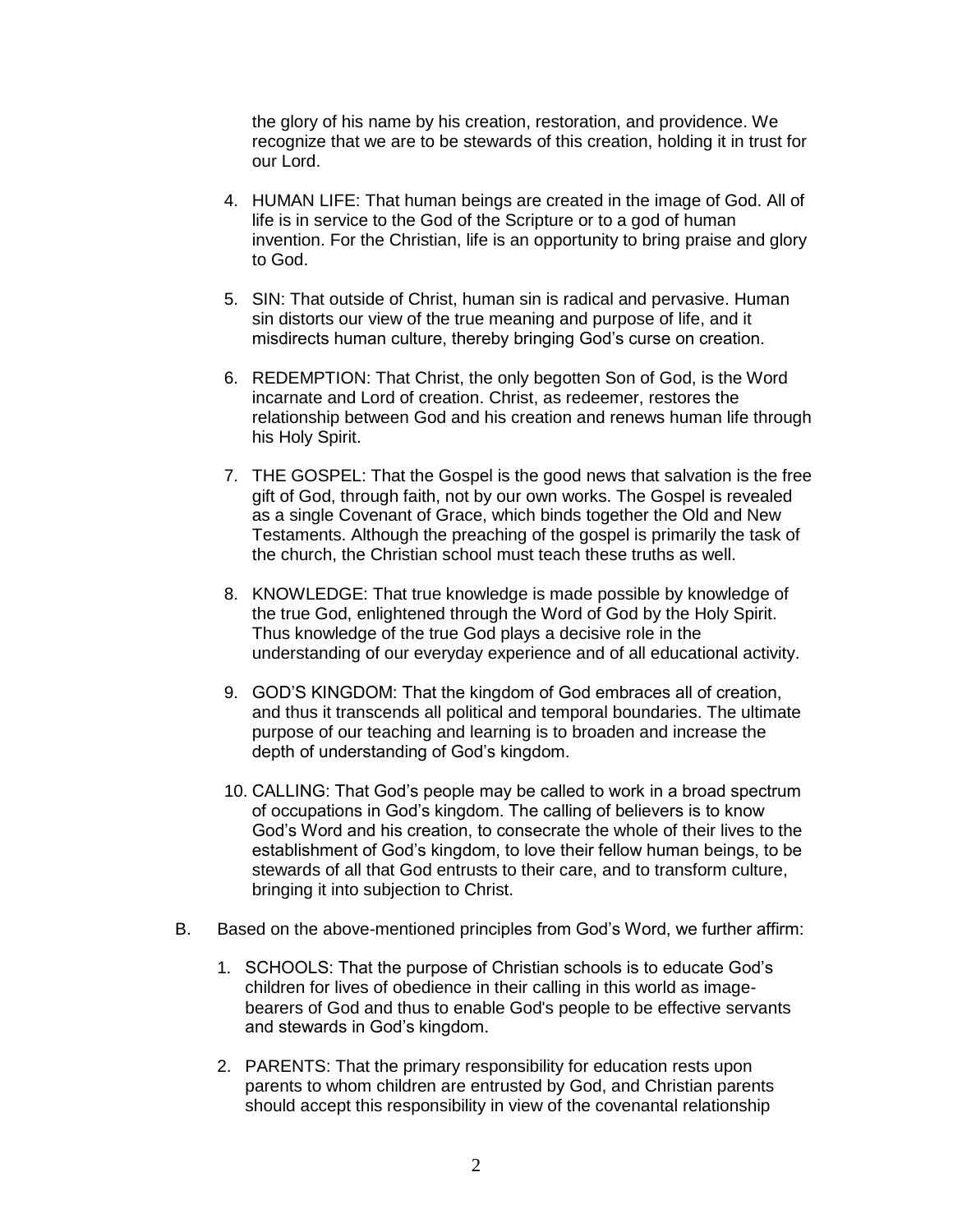which God has established with believers and their children. We believe that Christian schools staffed by Christian teachers provide one of the most effective ways for parents to carry out the responsibility for educating their children.

- 3. TEACHERS: That Christian teachers have a unique responsibility to educate the students under their care in obedience to God.
- 4. STUDENTS: That the Christian school must recognize that each student is created in the image of God, taking into account the variety of abilities, needs and responsibilities of young persons. The school must treat all students fairly, regardless of intelligence, athletic ability, race, sex, wealth, nationality, or any other human distinction.
- 5. COMMUNITY: That because God's covenant embraces the whole Christian community and because Christian education contributes directly to the advancement of God's kingdom, it is the obligation of the Christian community to support Christian education, to pray for it, to work for it, and to give generously for its support.
- 6. RELATIONSHIP TO THE GOVERNMENT: That government is an instrument of God to promote righteousness and justice and to curb evil. As such it is to be obeyed insofar as its laws do not contradict the laws of God. Although we recognize the responsibility of the government to ensure that education is provided for our children, it is the responsibility of parents to determine the nature of that education. In view of the fact that the government has regulated education in an increasingly secular way, parents and the school must continually make sure that such regulation by the government does not interfere with the Christian education of the children.
- 7. RELATIONSHIP TO THE LARGER SOCIETY: The school exists in a larger society, or community, which consists of believers and unbelievers. The school owes to that society the duty of educating students to be responsible citizens of that society as well as of God's all-embracing kingdom.

Article IV - Membership - Status and Rights of Membership

A. Full Membership

Any persons 18 years of age or older are eligible for full membership if they:

- 1. Express sincere and firm commitment to Jesus Christ as Lord and Savior of their life; and
- 2. Affirm agreement with Articles II and III; and
- 3. Are: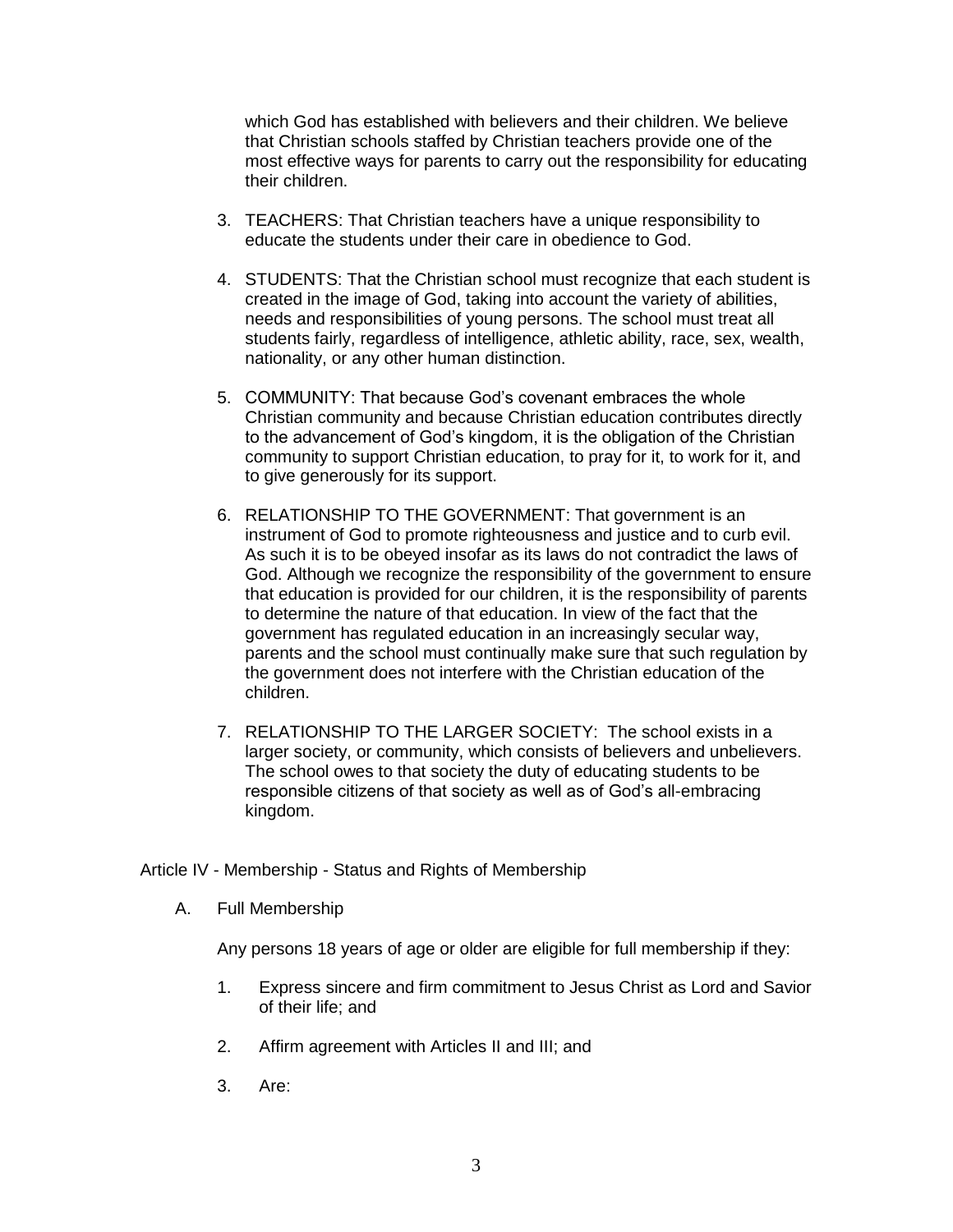- a. parents or guardians of students attending the Association's school, or
- b. parents or guardians of students attending one of the South Suburban Christian Schools, or
- c. persons who support the Association with an annual recorded contribution of not less than 1% of the tuition for that year.

Full membership includes the right to vote at the meetings of the Association and eligibility to serve on the Board of Directors (hereafter referred to as the Board) and its standing committees. Only full members in good standing are entitled to these rights. Any member may withdraw from membership in the Association by notifying the secretary of the Board.

B. Associate Membership

Any persons 18 years of age or older are eligible for associate membership if they:

- 1. Express sincere and firm commitment to Jesus Christ as Lord and Savior of their life; but
- 2. Cannot affirm agreement with Articles II and III; and
- 3. Are:
	- a. parents or guardians of students attending the Association's school, or
	- b. parents or guardians of students attending one of the South Suburban Christian Schools, or
	- c. persons who support the Association with an annual recorded contribution of not less than 1% of the tuition for that year.

Associate members may speak and shall have the privilege to vote at the meetings of the Association, but may not serve on the Board or on the standing committees of the Board.

C. Parents or Guardians who are not Full or Associate Members

Parents or Guardians who do not

- 1. Express sincere and firm commitment to Jesus Christ as Lord and Savior of their life; nor
- 2. Affirm agreement with Articles II and Article III nevertheless,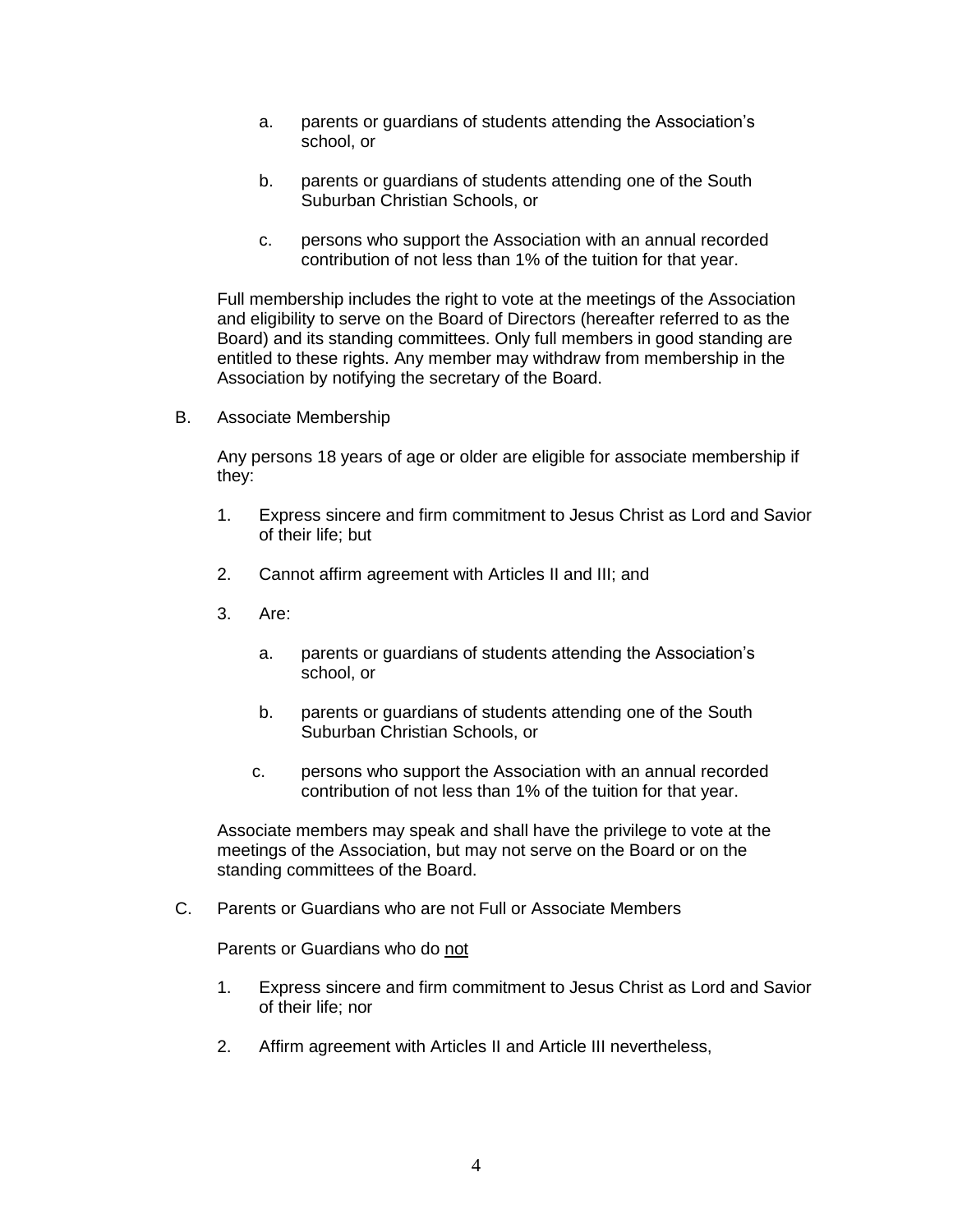3. Agree to have their child taught according to the philosophy of South Christian High School and accept the conditions and requirements of all other official policies and procedures of the Association.

These parents or guardians will have no privilege of voting or serving on the Board or standing committees of the Board. Their children will be accepted in the school only with the approval of the Education Committee upon the recommendation of the administrator.

- D. Procedures
	- 1. Tuition fees paid by parents or guardians shall substitute for membership fees.
	- 2. New membership fees must be paid 30 days prior to voting at any Association meeting.
	- 3. Renewal membership fees must be paid 7 days prior to the annual Association meeting.

Article V - Association Meetings

- A. The annual school Association Meeting shall be held in May and shall be the principal business session of the year. Directors shall be elected and the budget for the ensuing year shall be adopted.
- B. Special Association Meetings may be called at any time by the Board.
- C. The Board shall call a special meeting of the Association whenever it is petitioned to do so by the membership. Signatures of 25% of the full membership must appear on the petition.
- D. Notice for all meetings shall be given by general written announcement to the Association's members not less than two weeks prior to the meeting at which time the Board, at its discretion, may confirm the voting membership. Those full members who appear at the time and place specified shall constitute a quorum.
- E. For the election of directors, voting shall be by ballot. All other decisions shall be made by oral vote unless otherwise requested at the meeting. The majority (one-half plus one) shall rule in all cases except where otherwise required by this Constitution.
- F. Absentee ballots will be mailed to all persons who request them from the school office and who qualify as members of the Association. Absentee ballots must be accepted on the first ballot subject to approval of those present at the meeting.
- G. The voting process for directors shall have two steps. In the first step, the two nominees with the highest number of votes shall be elected to the Board (any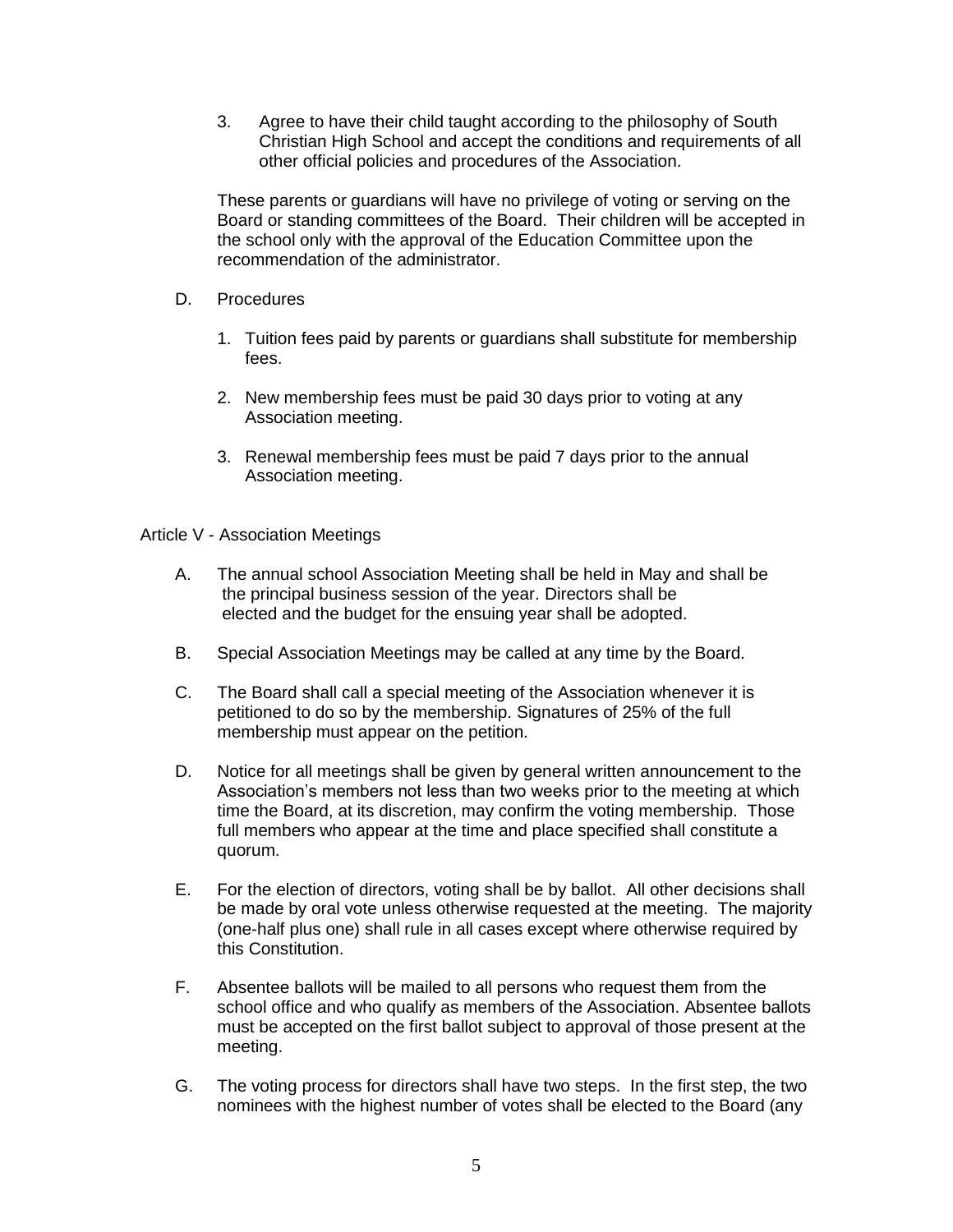tie votes shall be resolved by lot). In the second step, two additional directors (plus any additional director(s) necessary to fill any vacancy or to succeed a director appointed by the Board pursuant to Article VI.A) shall be chosen by lot from the remaining six nominees. The identity of directors elected versus chosen by lot will remain confidential.

- H. The Board shall prepare the agenda for each meeting, but matters not listed on the agenda may be brought up for discussion and referred to the Board for consideration.
- I. Members may present their proposals to the annual meeting provided a copy of the same has been filed with the Board thirty days prior to the annual meeting.
- J. All proposals referred to the Association for decision shall be published and distributed two weeks prior to the meeting at which action is to be taken.
- K. All Association meetings shall be ruled by *Robert's Rules of Order* when not in conflict with this Constitution.

Article VI - Board of Directors

- A. Membership
	- 1. The Board shall at all times be composed of twelve directors. Directors shall be chosen from nominees intended to provide diversity in geography, church representation, and gender, and to address the identified needs of the Board.
	- 2. Four directors shall be elected to the Board each year. They shall serve a three year term and are not eligible for re-election until a lapse of two years has taken place. Directors elected in May shall begin their term in July.
	- 3. Any vacancy in the Board occurring between the annual meetings may be filled by the Board. Such a director shall serve until a successor is elected at the next annual meeting.
	- 4. Two candidates for each vacancy shall be nominated by the Board. These candidates shall be presented by a committee composed of four directors and, if needed, two Association members who are not directors. The names of the candidates shall be published not less than two weeks prior to the Association Meeting.
- B. Qualifications of the Board of Directors
	- 1. Only full members are eligible to be directors. They must affirm their agreement with Articles II and III.
	- 2. All directors must manifest themselves to be dedicated to the ideals of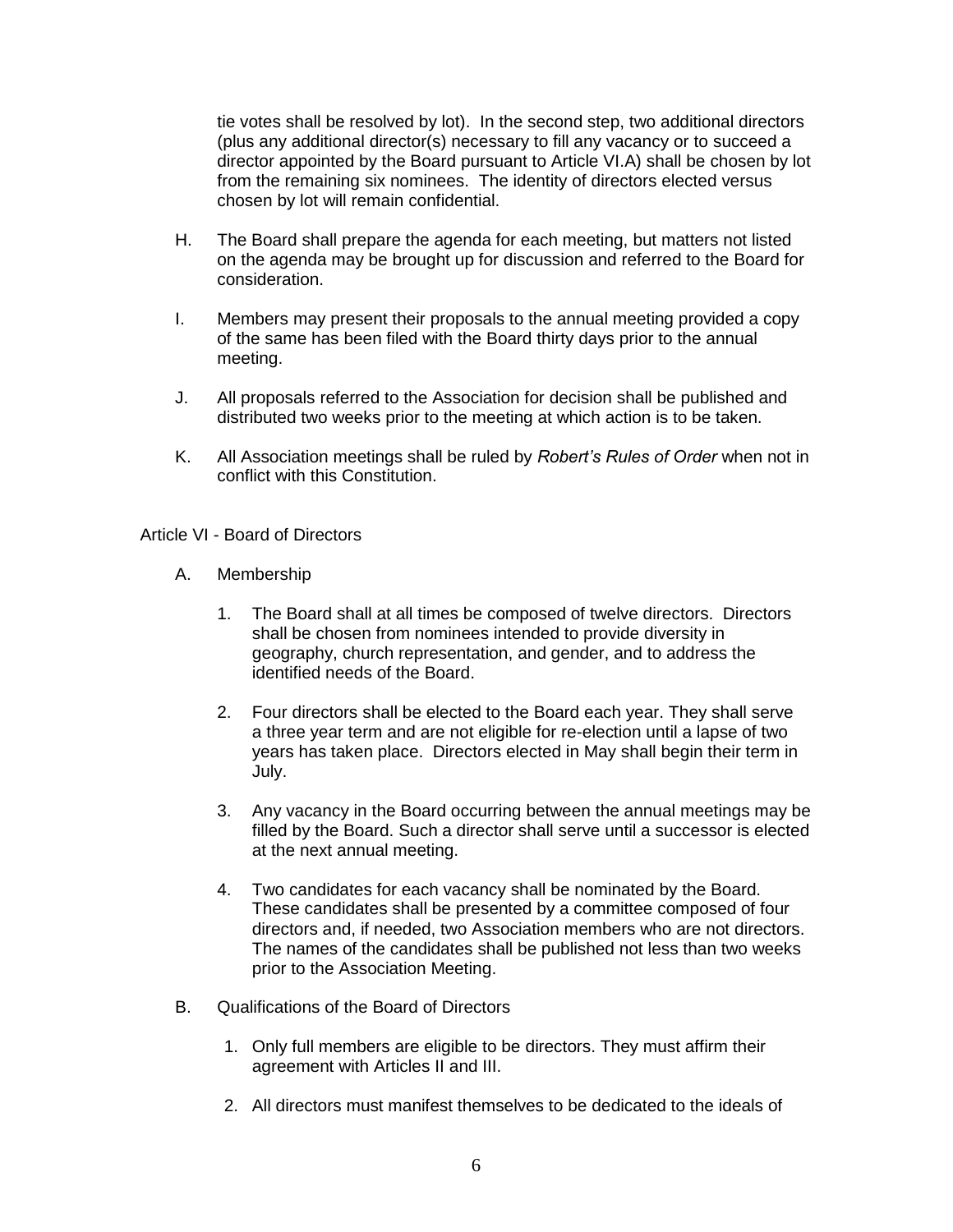Christian elementary and secondary education and to the promotion of these ideals.

- 3. All directors shall normally be members in good and regular standing of a church that subscribes to the Reformed confessional standards. All such directors shall demonstrate an understanding of Christian education from that perspective.
- 4. Any person who affirms Articles II and III but who is not a member of a church that subscribes to the Reformed confessional standards may be considered to serve as a director if he or she is able to demonstrate an understanding of the Reformed faith and this perspective of Christian education.
- C. Duties of the Board of Directors

The duties of the Board shall be to oversee the policies determining control, direction, supervision, and overall operation of South Christian High School in accordance with the Constitution as mandated by the Association. The policies of the Board shall be incorporated in a manual.

Support staff will be hired under the supervision of the Administrator. The Board will approve or disapprove the hiring of support staff following the administrator's recommendation.

- D. Meetings of the Board of Directors
	- 1. Regular meetings of the Board shall be held at least ten times per year. Directors shall be notified of the time and place of each meeting. Attendance at all called meetings is compulsory. Non-attendance could be grounds for dismissal or a request for the resignation of the nonattending director.
	- 2. Eight directors shall constitute a quorum at any meeting of the Board.
- E. Board Officers

The officers - president, vice-president, secretary, treasurer, and vicar - shall be elected annually by the Board from its membership. These officers shall constitute the Executive Committee.

- 1. It shall be the duty of the president to preside at all meetings of the Board and Association.
- 2. In the absence of the president or at the president's request, the vice president shall assume the duties of the president.
- 3. The secretary shall take care of the official documents of the Association; the secretary shall conduct all correspondence and enter into the records of the Association the minutes of all meetings of the Association and Board.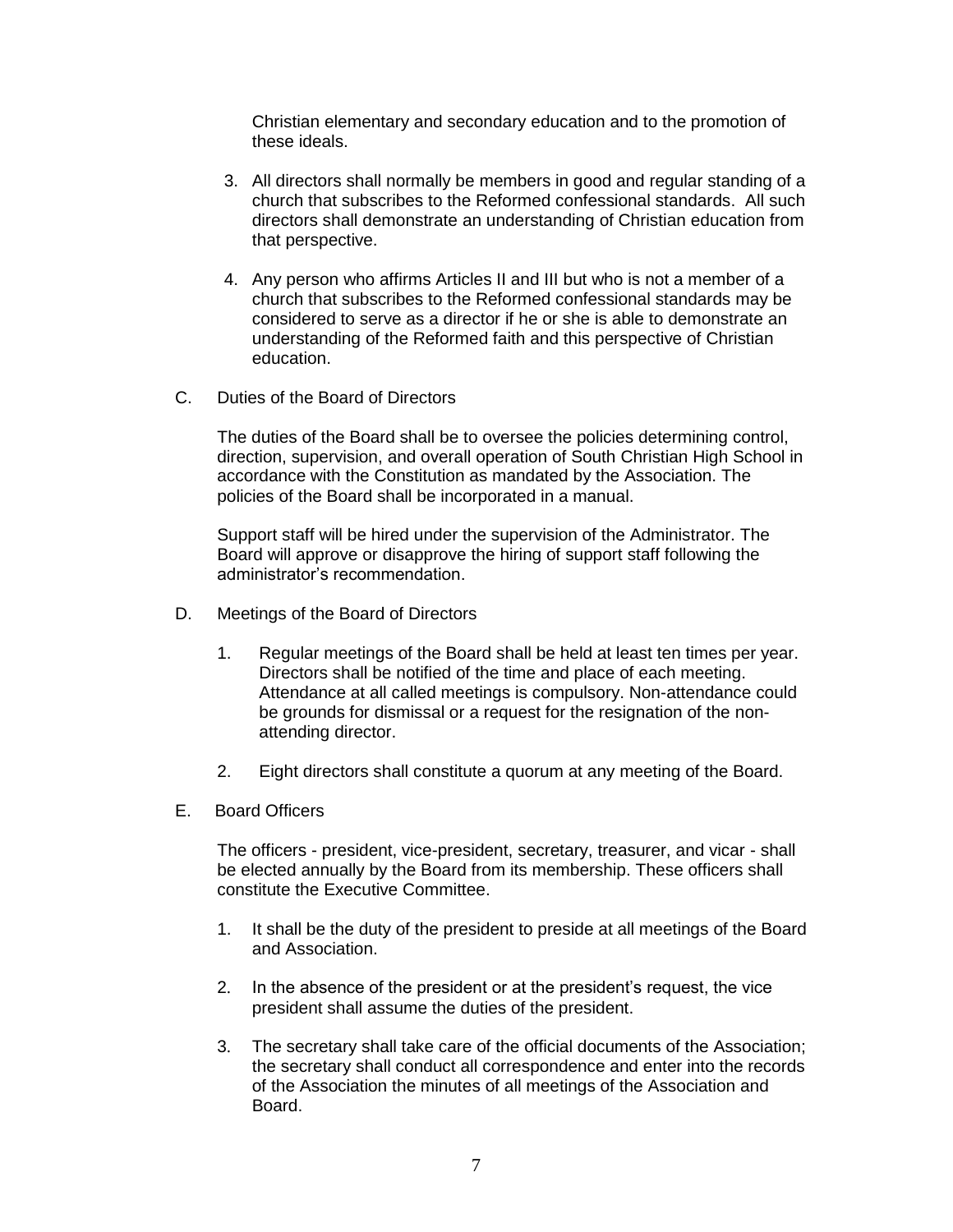- 4. The treasurer shall oversee the Association funds as they pertain to the operational expenses of the school. The treasurer shall report regarding the Association finances at the monthly meetings of the Board and at regular meetings of the Association. The treasurer shall be a member of the Finance Committee.
- 5. The vicar shall substitute for the secretary in his/her absence.
- F. Committees of the Board
	- 1. Executive Committee
		- a. This committee assures the effective organization of the Board to accomplish the purposes of the school.
		- b. This committee appoints all members of the standing committees and the chairpersons of committees which are not appointed ex officio.
		- c. This committee regularly evaluates the performance of the principal and makes recommendations to the Board regarding his/her contract for the following school year.
		- d. This committee assures effective Association meetings and the orientation of Board members.
	- 2. Building and Grounds Committee

This committee shall be responsible for the care and improvement of all facilities owned by the Association.

- 3. Education Committee
	- a. This committee has the responsibility to keep the Board informed and to make recommendations regarding the Christian character of both instruction and curriculum.
	- b. This committee shall carefully consider the character, training, and other qualifications of all professional employees. After such consideration they shall recommend to the Board the employment or termination of employment of all professional employees.
	- c. This committee has the responsibility to review periodically all matters of policy pertaining to the educational program and is mandated to keep the Board informed of the educational program and to recommend changes to the Board.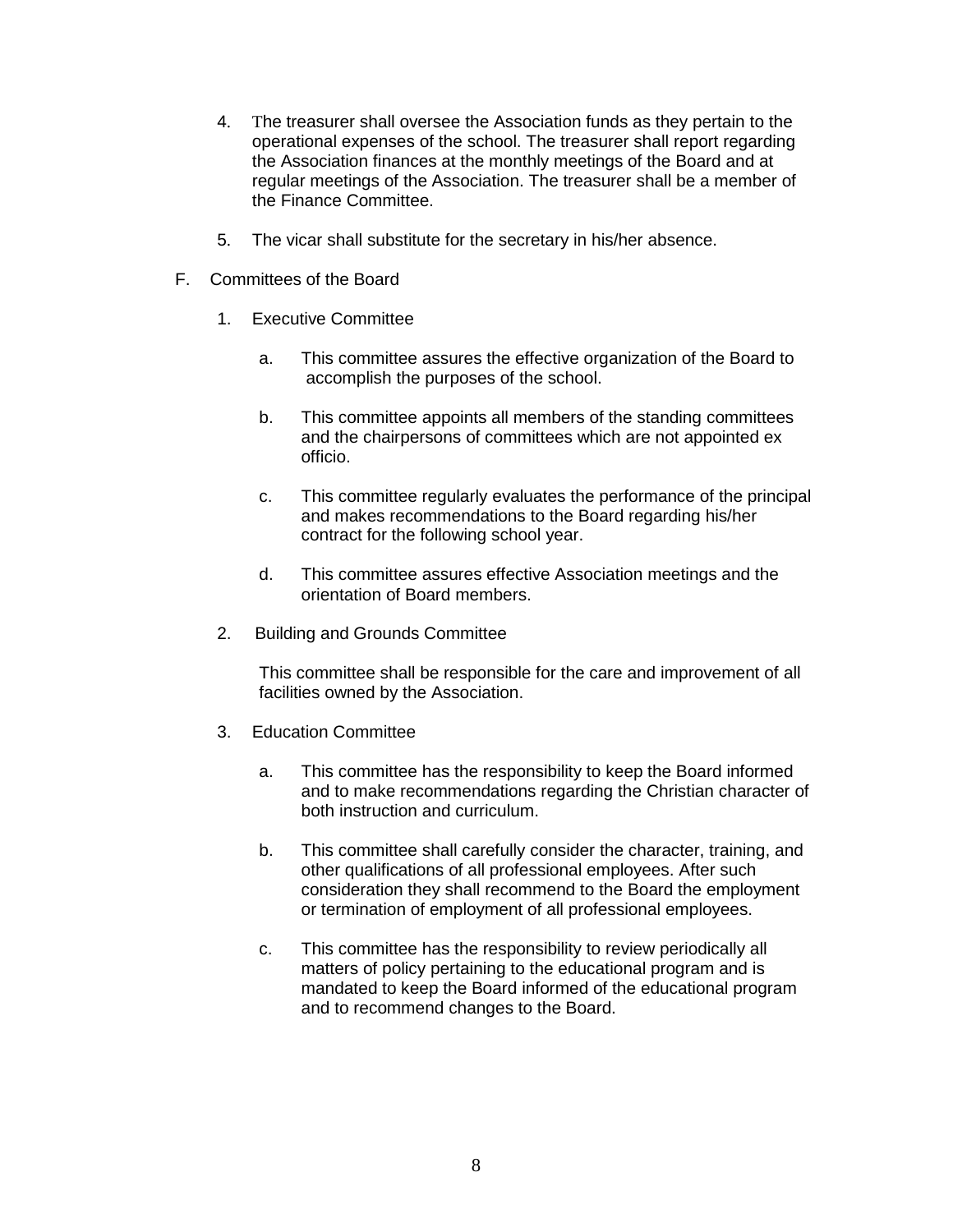- d. An administrator of the school shall be a member of this committee and shall have voting privileges. The administrator shall, subject to the direction of the Education Committee in particular and the Board in general, have control and supervision over all matters pertaining to the educational program.
- 4. Finance Committee:
	- a. This committee shall recommend to the Board a budget for the ensuing year.
	- b. This committee shall make recommendations to the Board as to the manner in which the school is to be maintained financially, indicating the various sources of income and how monies are to be collected from these sources.
	- c. This committee shall make plans for a system of income. This implies knowledge of the sources and supervision of methods or agents used to obtain funds.
	- d. This committee shall review all Association accounts annually.
- 5. Nominations Committee

This committee shall be appointed by the Board and shall be composed of four directors and, if needed, two Association members who are not directors. This committee shall compile a list of potential director nominees for Board approval. Each potential nominee shall demonstrate to the Committee an understanding of the Reformed faith through a process the Board determines to be appropriate. The committee will then select the eight most qualified and consenting persons from that approved list. These final eight nominees and their written profiles are to be presented to the Board no later than the April Board meeting for approval. The names of the nominees shall be published not less than two weeks prior to the Association meeting.

G. Removal of Directors of the Board

The Board may remove an individual director, if the director no longer qualifies under Article VI.B. At a duly constituted Board meeting, a two-thirds majority of the entire Board is required to remove this director. The director so removed has a right to appeal his case to the Association. Under these circumstances, 25% of the association membership must sign a petition on behalf of the removed director.

Article VII - Employee Requirements

A. All employees shall normally be members in good and regular standing of a church that subscribes to the Reformed confessional standards.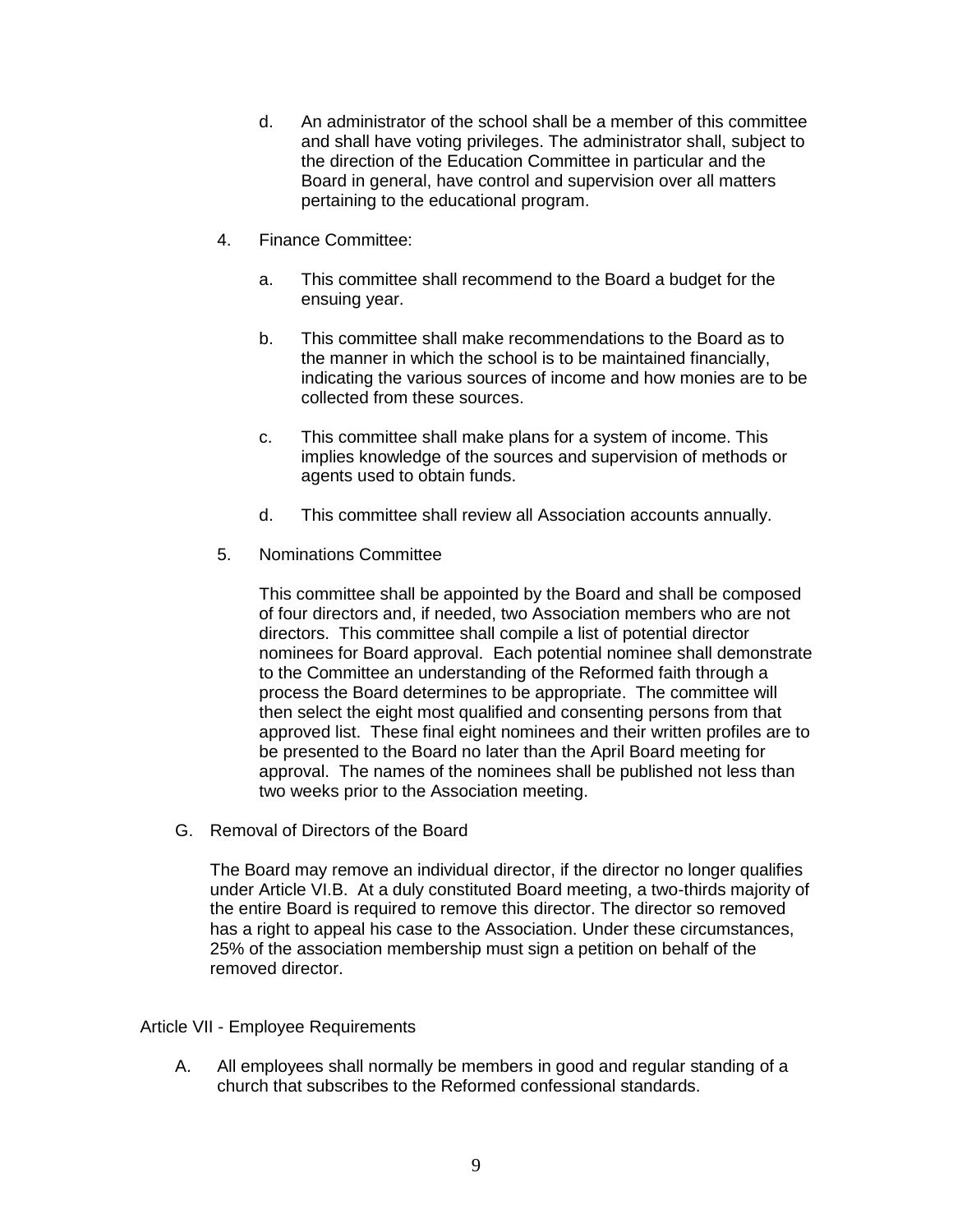- B. All employees shall affirm, in writing, agreement with Articles II and III and thus declare their unconditional acceptance of the fundamentals and purposes of this Association.
- C. Any person who affirms Articles II and III but who is not a member of a church that subscribes to the Reformed confessional standards may be considered for employment if he or she is able to demonstrate an understanding of the Reformed faith and this perspective of Christian education.
- D. All employees shall manifest themselves to be Christians by their conduct, and must manifest themselves to be dedicated to the ideals of Christian education.
- E. All employees shall be appointed by the Board, upon recommendation of the Education Committee. The Board must strive for excellence in the qualifications of all employees.
- F. All professional educational personnel shall be employed under the terms set forth in the Staff Manual. All coaches are employed under the terms set forth in the *Coaches Handbook.*
- G. The principal shall be granted full knowledge and full voice in the employment and termination of employment of all personnel.
- H. All employees are expected to enroll their children in a CSI (Christian School International) school. Requests for exemptions to this policy must be communicated, in writing, to the Board.

Article VIII - Fiscal Policy:

- A. All parents or guardians shall be presented with a schedule of financial support as their share of the school's operating expenses. All parents or guardians who are two months behind in their schedule of financial support shall be so notified. They shall then be required to make acceptable financial arrangements or face the possibility of dismissal of their children from school.
- B. No committee of the Board shall, without the approval of the Board, expend funds in excess of its budgeted allotment.
- C. The fiscal year of the Association shall be from August 1 to July 31 of the following year.
- D. Power to borrow money The Board, at its discretion, is empowered by the Association to borrow up to 5% of its current operating budget in instances of real need.

Article IX - Constitutional Changes

A. The Basis, Purpose and Objective of the Association as expressed in Article II may not be changed.